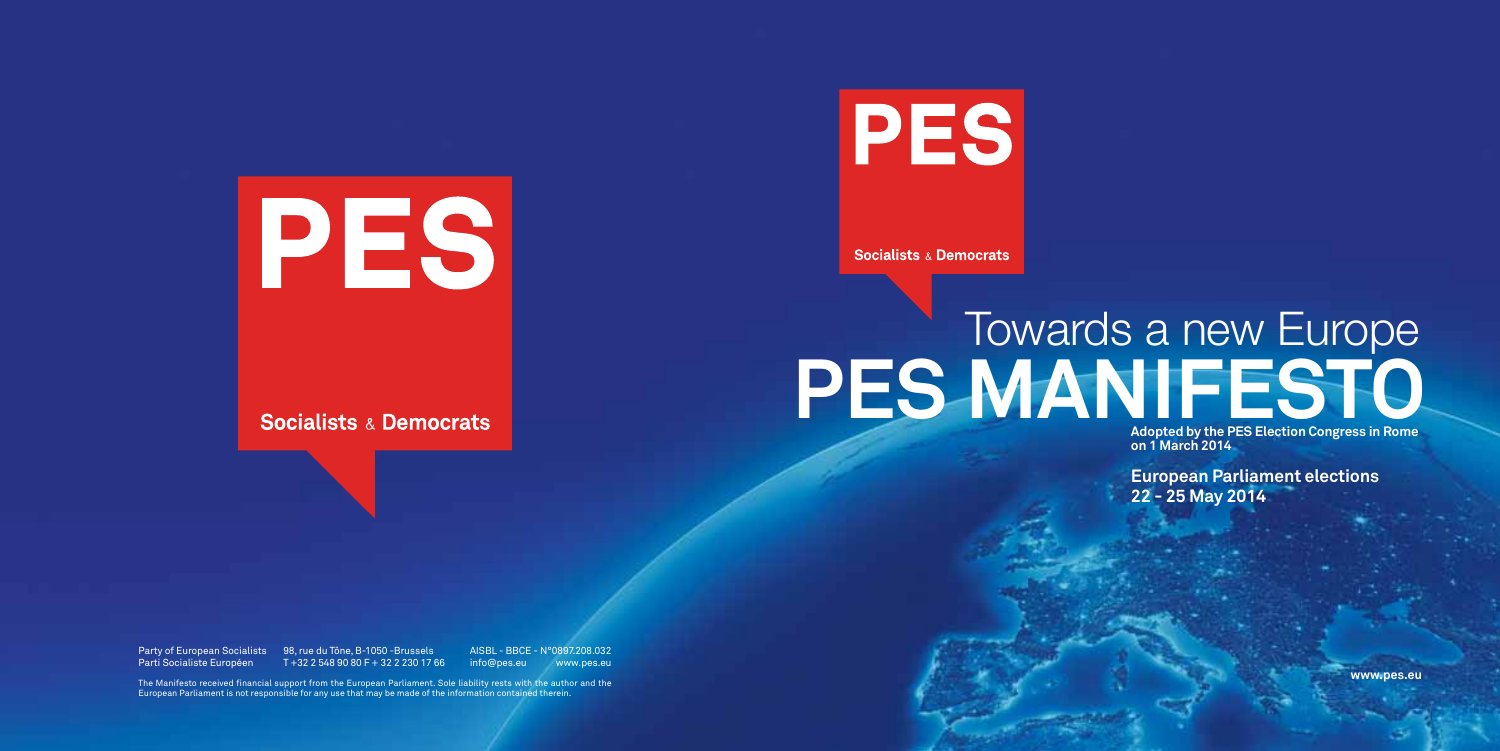We strongly believe that **the European Union must change**. This May, in the European Parliament elections, **your vote** will give us the opportunity to deliver the EU that you deserve. A **Europe that progresses**, a **Europe that protects**, a **Europe that performs**. Our political family of parties across 28 countries will dedicate themselves to fighting for a secure future for you. The right wing has created a Europe of fear and austerity. During 5 years of an EU conservative majority, **we have fought for a strong, socially just and democratic Europe**. But now it is time to lead from the front. To do that

This May for the first time you will have a say in who runs **Europe**. Your vote will **decide who the next President of the European Commission is**. To change the right-wing majority in the European Union, the only vote that counts is a vote for European Socialists, Social-Democrats, Labour,

Our programme for the next 5 years of the European Union will **bring back job creation**, a **productive economy, a sense of community and respect for people**. We want to put you as a citizen and as a voter back in charge and bring



## Towards a new Europe - PES MANIFESTO

Adopted by the PES Election Congress in Rome on 1 March 2014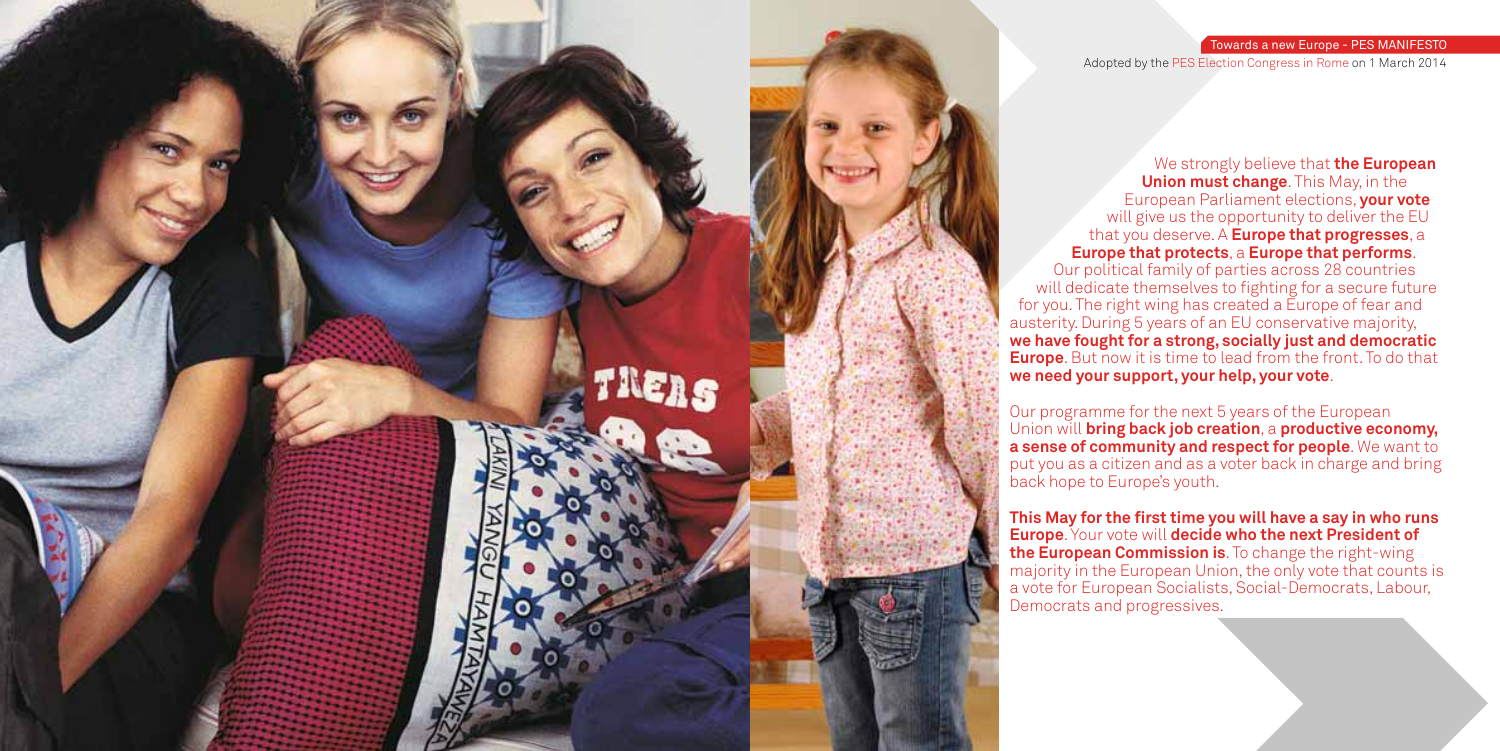# **I.A Union that progresses**

# **It is time to put jobs first**



# **02 It is time to relaunch the economy**

# **"Europeans, women and men, must have a decent job."**

# Putting the financial sector at the service of the citizens and the real economy

Towards a new Europe - PES MANIFESTO

Adopted by the PES Election Congress in Rome on 1 March 2014

This is our first and main priority: **Europeans, women and men, must have a decent job** that allows a g**ood quality of life.** Yet here is the legacy of the economic policies of the last five years, in stark figures: nearly 27 million Europeans who want to work cannot find a job. including nearly a quarter of our young people. 120 million in Europe are at or under the poverty threshold. Creating jobs for young people is a challenge which will define us, for this generation and the next, and will remain a key priority for us as part of our long-term commitment to full employment. Central to our job strategy is the **full implementation of our Youth Guarantee plan.** To make it successful, we will substantially increase its budget and extend it to everyone under the age of 30. To create jobs, we will introduce an **ambitious European industrial policy** and will support our **Social Economy** and our Small and Medium Enterprises. We will promote innovative green technologies and improve the performance of our economies. We want to **put an end** 

Austerity-only policy has harmed our economies and punished those least responsible for causing the crisis. **To create jobs and relaunch the economy, we will prioritize innovation, research, training and a smart reindustrialization policy,** so that amazing breakthroughs discovered in European laboratories and universities can be translated into more jobs for workers in Europe. Our solution is more room for manoeuvre for investments through national budgets that expand rather than shrink our economy. While the crisis has demonstrated that the Euro enhancing the quality of public canact as an effective buffer, the last 5 years have shown that the European directing expenditure to get the Economic and Monetary Union's construction is still incomplete. It has **fi ght against tax fraud, tax evasion** shown the importance of **mutualising**  (which represents about €1 trillion **responsibility and rights** within the Eurozone. We will **bring down defi cits in a sustainable and fair way** and **manage public debt in Europe with new instruments.** We want to put in place **a real coordination** of the economic and fiscal policies in

**to social dumping,** by ending the practice of exploiting workers and precarious contracts that harm many Europeans. We want to promote social justice. We will insist on **strong rules to guarantee equal pay for equal work,** the **protection of workers' rights** and quality jobs; on reinforcing **trade unions' rights, social dialogue** and **antidiscrimination legislation**; improving the protection of workers posted in a different country by revising the Posting of Workers Directive; and promoting better cooperation at European level on labour inspections. We will introduce **decent minimum wages across Europe**, established either by law or through collective bargaining. The jobs we create must allow all our citizens to participate in the economy as proud equals. All trade agreements, including the one currently under negotiation with the United States, must be bound to the **protection of people´s human and social rights, decent work, environmental standards, culture** as well as corporate social responsibility and fair trade.

of taxpayers' money. Over 5 years, the finance sector has said that it has learned from its mistakes. **We will make sure that never again will** 

the Eurozone that understands the social effects of those decisions on your community. The **European Parliament and national Parliaments** must keep their **sovereignty** and be fully involved in the exercise of the **democratic control** over these policies. The legacy of the Troikas in this regard is a clear failure. After the end of the Troika missions, another model within the framework of the EU Treaties should be established, which has to be democratic, socially responsible and credible. We will be tough guardians of public money, spending, cutting out waste and best value for Europe's people. **The**  every year) **and tax competition** are key priorities for a just tax system. Halving tax evasion by 2020, and **cracking down on tax havens** are our key priorities. We will also promote tax rules that ensure transparency and prevent tax dodging.

Europeans had to pay for the mistakes and irresponsibility of an unregulated financial sector. **The rescue of banks has cost €1.6 trillion**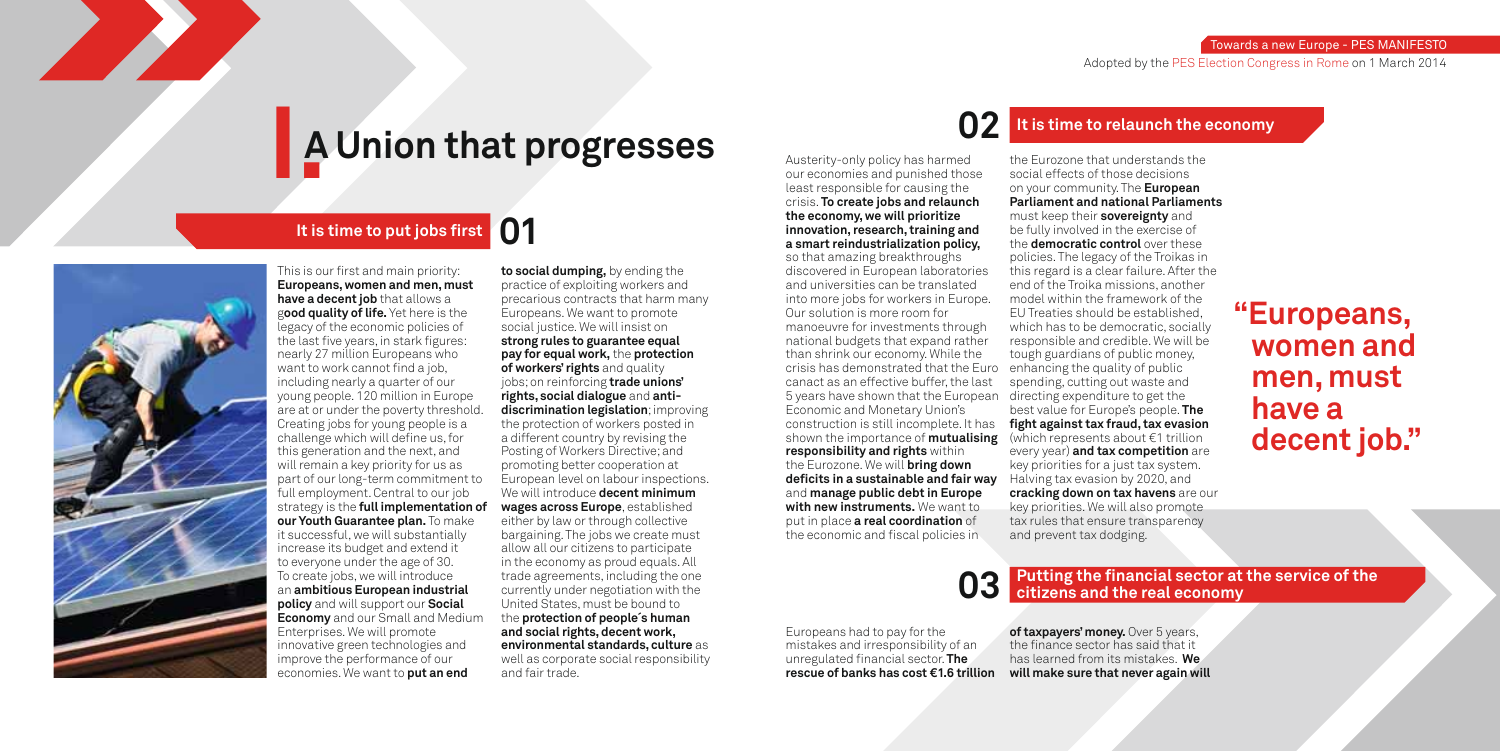# **"We will fight for a Europe that leaves no one behind."**

# **A Union that protects**

# **"We will fi ght for a Europe that respects everybody's rights and obligations."**

**banks gamble with citizens lives.** Instead we must actively put in place the framework that will **make the fi nancial sector work for the real economy** and contribute its fair share to society. Regulation will force banks to serve your communities instead of stripping them. Investors should take responsibility for the losses of banks, not only for their gains. We will further **regulate the banking**  sector, curb financial speculation and implement adequate firewalls

**II. Towards a Social Europe** Towards a Social Europe **CO** 

Towards a new Europe - PES MANIFESTO

# **05** A Union of equality and women's rights



Adopted by the PES Election Congress in Rome on 1 March 2014



**06 A Union of diversity**

**a European citizen.** We all benefit from living in a more equal society. Ensuring, promoting and enhancing women's rights and **gender equality remains one of our highest priorities.**

**Violence against women must be ended.** Reconciling professional and family life must mean promoting balance not sacrifice, and **promoting women's free choice** and **access to sexual and reproductive rights,** must be urgently and vigorously protected in the face of a conservative backlash. We will be *relentless in our fight* 

between Commercial and Investment Banking. We will **cap bankers' bonuses** and will **speed up the introduction of the Financial Transaction Tax** that we have been supporting for years as a fair contribution of the financial sector to society. We will insist on the creation of an **independent and public European credit rating agency.** We will continue our efforts to **build a robust Banking Union** that is designed to protect European citizens and to give equal and fair access to credit in Europe.

**The principle of equality must be at the heart of what it means to be** 

We need a binding commitment to **end the gender pay and pension gap.** 

**against all forms of racism, sexism, homophobia, transphobia and intolerance.** We stand for the **values of equality and of non-discrimination** future or any other fundamental right and promote that women and men must equally share work, share power, share time and share roles, both in the public and in the private realms.

We will **safeguard the rights and wellbeing of children,** and ensure that no person is denied a job, a position, a because of the colour of their skin, sexual orientation, identity, religion, age, gender, disability, political opinion or any form of discrimination.

The right wing has used neoliberal policies to cut provisions that have helped people bounce back after tough times. We will fight **for a Europe that leaves no one behind**. A decent income, the quality and affordability of education, of housing, including social housing, of healthcare, childcare and elderly care, as well as the adequacy of pensions are crucial components of our societies. To achieve these aims, **the EU must support Member States in the effective and fair redistribution of wealth and opportunities.** Binding

targets on employment, education and social cohesion are essential. Social policy objectives must be respected in all European policies. We need to ensure that **the EU is a real Social Union as much as it is an Economic Union: economic freedoms cannot outweigh social rights.** We will give opportunities for Europeans to develop their potential by investing in education, skills, childcare provision, life-long learning, culture, student mobility, research, and knowledge.

> Against rising extremism, we will fight for **a Europe that respects everybody's rights and obligations,** not one that is based on prejudice, hate and division. **Everybody must have a real opportunity to participate and contribute** to

the societies they are living in. **Freedom of movement is a right and a founding principle of the EU.** The rights of citizens and their

legally recognised families must be respected, while we must fight against fraud and abuse.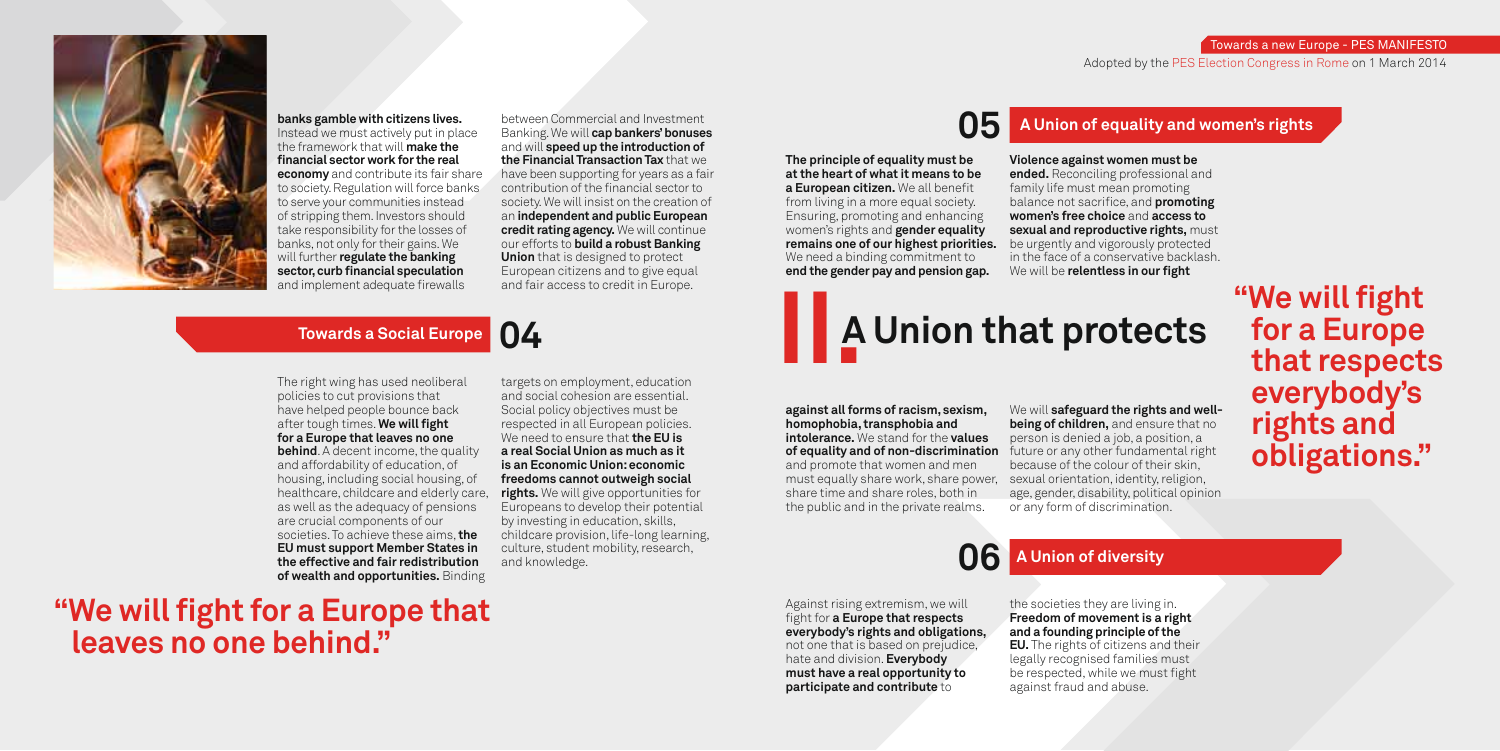**"For the first time in EU history, you will have a direct say to designate the President of the European Commission."** 



# **III. A Union that performs**

## Towards a new Europe - PES MANIFESTO Adopted by the PES Election Congress in Rome on 1 March 2014

# **A Safe and Healthy life for all 07**

# **08 More democracy and participation**

# **09 A Green Europe**

The **EU must regain global leadership on the protection of nature and natural resources** and the fight against pollution and **climate change.** This requires both close cooperation with our global partners and leading by example. We will **support clean technology and environmentally friendly production.**  As we approach the 2020 deadline, we will therefore support further binding targets on the reduction of carbon emissions, the increased use of renewable energy and improved

energy efficiency. We will promote the implementation of **Project Bonds to finance good investments in the green economy, renewable energy and technology.** Production, consumption and mobility patterns must change and the use of recycling must improve. This way we will reduce pressure on scarce natural resources and **help citizens to reduce their energy bills** and their **ecological footprint.** We will **fight energy poverty** and will **guarantee minimum access to energy** for everyone.

**states** has to be shown in migration and asylum policy to avoid more human tragedies, and sufficient resources allocated. In order to save lives, Europe and its Member States must act in solidarity and have the

right mechanisms to **share the responsibilities. We want effective integration and participation policies**, assistance to the countries migrants have left. The fight against human trafficking must be reinforced.

> For the first time in EU history, you **will have a direct say to designate the President of the European Commission.** We are proud to lead this real step towards a more democratic Europe, and to have paved the way that other political parties now also follow. **The European Union is a political union which ensures the equality of its citizens,** and the equality of its states. European citizens, civil society, and social actors must have full **democratic participation** and control in European Union decisions. We will promote

### **True solidarity among all EU member**

a prominent role for the European Parliament that has legislative, budgetary and control powers, as the EU institution representing its citizens. **Decisions must be taken at the most appropriate level,** be it local, regional, national or European, **in the interest of European citizens.** All policies must be efficient, respect democratic values, fight corruption and serve citizens in an open and transparent way. We will put in place effective European responses to breaches of fundamental rights, democracy and the rule of law.

### European citizens deserve to **live a safe and healthy life.** We want stronger rules that give

consumers power. We will protect Europeans' right to **enjoy safe food, safe products and a safe living environment.** We recognize the strategic role of agriculture and fisheries for our societies, and want to promote a sustainable and thriving rural development. The EU must adapt to new challenges, especially

the digital agenda and guarantee broad access to the internet. We need solid EU legislation on the **protection of citizens' personal data and access to information**. Striking the right balance between privacy, freedom, and security is vital. The EU should guarantee citizens' **right to security** by promoing cooperation in the fight against organised and crossborder crime.